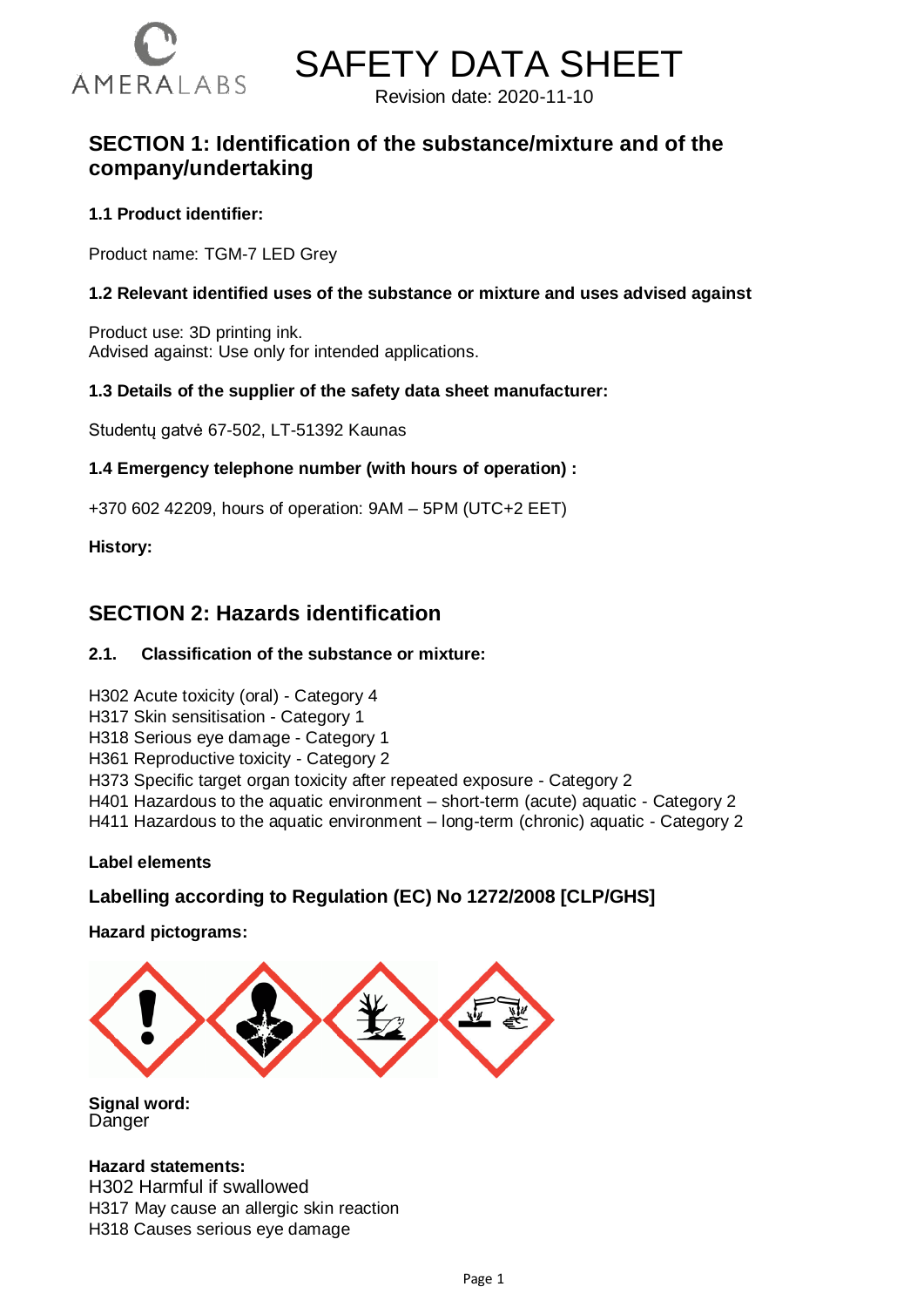

Revision date: 2020-11-10

H361 Suspected of damaging fertility or the unborn child

H373 May cause damage to organs through prolonged or repeated exposure

H401 Toxic to aquatic life

H411 Toxic to aquatic life with long lasting effects.

#### **Precautionary statements:**

P202 Do not handle until all safety precautions have been read and understood. P280 Wear protective gloves/protective clothing/eye protection/face protection P260 Do not breathe dust/fume/gas/mist/vapours/spray. P264 Wash face, hands and any exposed skin thoroughly after handling. P270 Do not eat, drink or smoke when using this product. P301+P312 IF SWALLOWED: Call a doctor if you feel unwell.

P330 Rinse mouth. P302+P352 IF ON SKIN: Wash with plenty of soap and water. P305+P351+P338 IF IN EYES: Rinse cautiously with water for several minutes. Remove contact lenses, if present and easy to do. Continue rinsing. P310 Immediately call a doctor P308+P313 If exposed or concerned: Get medical advice/ attention. P333 + P313 If skin irritation or rash occurs: Get medical advice/attention. P362 + P364 Take off contaminated clothing and wash it before reuse.

P405 Store locked up.

P273 Avoid release to the environment.

P391 Collect spillage.

P501 Dispose of contents/container in accordance with national regulations.

#### **2.3 Other hazards:**

Polymerization may occur from excessive heat, contamination or exposure to direct sunlight.

# **SECTION 3: Composition/information on ingredients**

#### **3.2 Mixtures**

#### **Description of the mixture:**

**Mixture** 

#### **Hazardous ingredients:**

| <b>Substance</b><br>name             | CAS No.     | <b>Concentration</b> | <b>Classification according</b><br>Regulation (EC) No. 1272 [CLP]                                 |  |
|--------------------------------------|-------------|----------------------|---------------------------------------------------------------------------------------------------|--|
| Vinyl functional<br>reactive diluent | Proprietary | $< 80\%$             | <b>Acute Tox. 4 - H302</b><br>Eye Dam. 1 - H318<br><b>Skin Sens. 1 - H317</b><br>STOT RE 2 - H373 |  |
| Aliphatic Diacrylate                 | Proprietary | $<$ 30%              | Skin Sens. 1B (H317)<br>Aquatic Acute 2 (H401)<br>Aquatic Chronic 2 (H411)                        |  |
| Photoinitiator                       | Proprietary | $< 5\%$              | Skin Sens. 1B (H317)<br>Repr. 2 (H361)<br>Aquatic Acute 2 (H401)<br>Aquatic Chronic 2 (H411)      |  |

#### **Additional information:**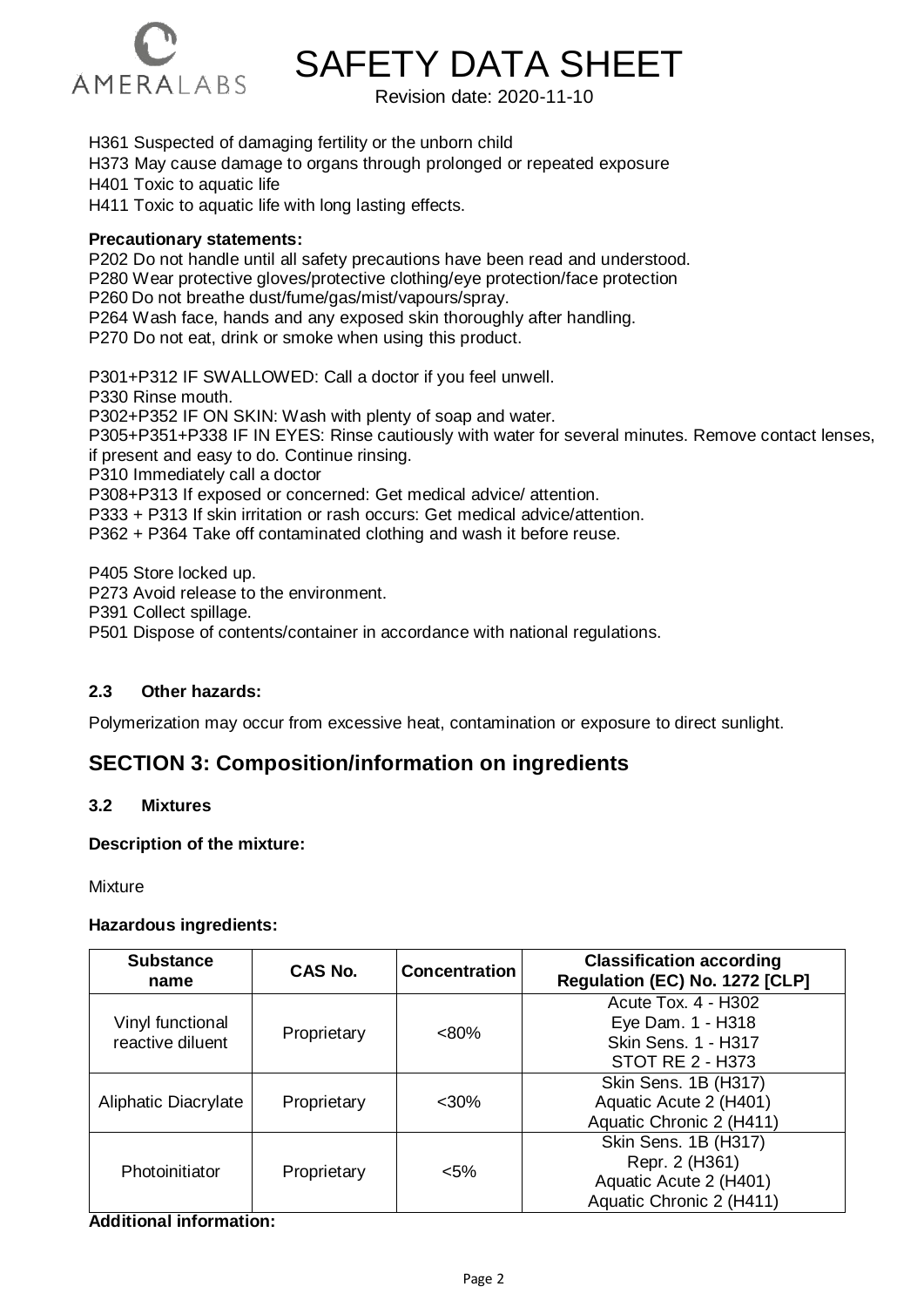

Revision date: 2020-11-10

Full text of H- and EUH-phrases: see SECTION 16.

The specific chemical identity and/or exact percentage of composition for one or more ingredients has been withheld as a trade secret.

This product does not contain any substances classified as PBT or vPvB.

# **SECTION 4: First aid measures**

#### **4.1 Description of first aid measures**

#### **General information:**

Remove affected person from source of contamination. Get medical attention.

#### **Inhalation:**

Remove person to fresh air and keep comfortable for breathing. Place unconscious person on their side in the recovery position and ensure breathing can take place. Maintain an open airway. Loosen tight clothing such as collar, tie or belt. When breathing is difficult, properly trained personnel may assist affected person by administering oxygen. If breathing stops, provide artificial respiration. Get medical attention.

#### **Skin contact:**

Rinse immediately contaminated clothing and skin with plenty of water before removing clothes. Wash with plenty of water. Continue to rinse for at least 15 minutes. Get medical attention if any discomfort continues.

#### **Eye contact:**

Check for and remove any contact lenses. Immediately flush eyes with running water for at least 15 minutes, keeping eyelids open. Seek immediate medical attention/advice.

#### **Ingestion:**

Get medical attention immediately. Call a physician. Remove dentures if any. Remove victim to fresh air and keep at rest in a position comfortable for breathing. Do not induce vomiting unless directed to do so by medical personnel. If vomiting occurs, the head should be kept low so that vomit does not enter the lungs. Chemical burns must be treated promptly by a physician. Give nothing by mouth. If unconscious, place in recovery position and get medical attention immediately. Maintain an open airway. Loosen tight clothing such as a collar, tie, belt or waistband.

#### **Self-protection of the first aider:**

First aid personnel should wear appropriate protective equipment during any rescue. For personal protection, see Section 8.

#### **4.2 Most important symptoms and effects, both acute and delayed**

| <b>General information</b> | See Section 11 for additional information on health hazards.                                                                         |
|----------------------------|--------------------------------------------------------------------------------------------------------------------------------------|
| <b>Inhalation</b>          | Vapours may irritate throat/respiratory system.                                                                                      |
| <b>Ingestion</b>           | Harmful if swallowed. Prolonged or repeated exposure may cause the<br>following adverse effects: May cause discomfort. Stomach pain. |
| <b>Skin contact</b>        | A single exposure may cause the following adverse effects: Redness.<br>Irritation.                                                   |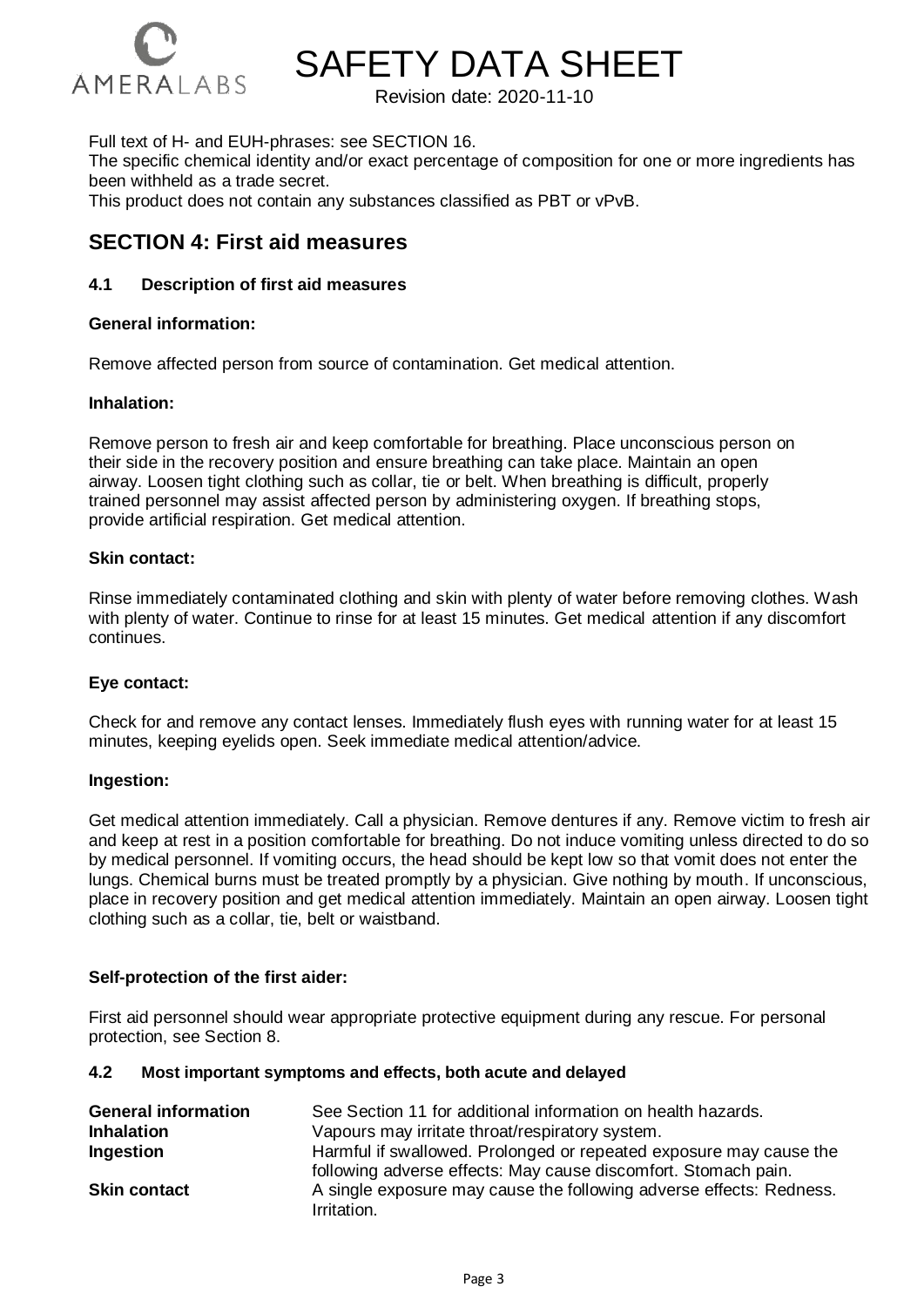

Revision date: 2020-11-10

**Eye contact** A single exposure may cause the following adverse effects: Redness. Irritation.

#### **4.3 Indication of any immediate medical attention and special treatment needed**

**Notes for the doctor:** In case of inhalation of decomposition products in a fire, symptoms may be delayed. The exposed person may need to be kept under medical surveillance for 48 hours. **Special treatment:** No specific treatment. Treat symptomatically.

# **SECTION 5: Firefighting measures**

#### **5.1 Extinguishing media:**

#### **Suitable extinguishing media:**

Use fire-extinguishing media suitable for the surrounding fire. Extinguish with alcohol-resistant

foam, carbon dioxide, dry powder or water fog.

#### **Unsuitable extinguishing media:**

Do not use water jet as an extinguisher, as this will spread the fire.

#### **5.2 Special hazards arising from the substance or mixture**

#### **Hazards from the substance or mixture:**

In a fire or if heated, a pressure increase will occur, and the container may burst. This material is harmful to aquatic life with long lasting effects. Fire water contaminated with this material must be contained and prevented from being discharged to any waterway, sewer or drain.

#### **Hazardous thermal decomposition products:**

Fire will produce dense black smoke. Exposure to decomposition products may cause a health hazard. Thermal decomposition or combustion products may include the following substances: Toxic and corrosive gases or vapours. Carbon monoxide (CO).

#### **5.3 Advice for fire-fighters**

#### **Special protective actions for fire-fighters:**

In case of fire: Evacuate area. No action shall be taken without appropriate training or involving any personal risk. Fight fire from safe distance or protected location. Keep upwind to avoid inhalation of gases, vapours, fumes and smoke. Cool containers exposed to heat with water spray and remove them from the fire area if it can be done without risk. Contain and collect extinguishing water. Avoid the spillage or runoff entering drains, sewers or watercourses. If risk of water pollution occurs, notify appropriate authorities.

#### **Special protective equipment for fire-fighters:**

Fire-fighters should wear appropriate protective equipment and self-contained breathing apparatus (SCBA) with a full face-piece operated in positive pressure mode. Clothing for fire-fighters (including helmets, protective boots and gloves) conforming to European standard EN 469 will provide a basic level of protection for chemical incidents.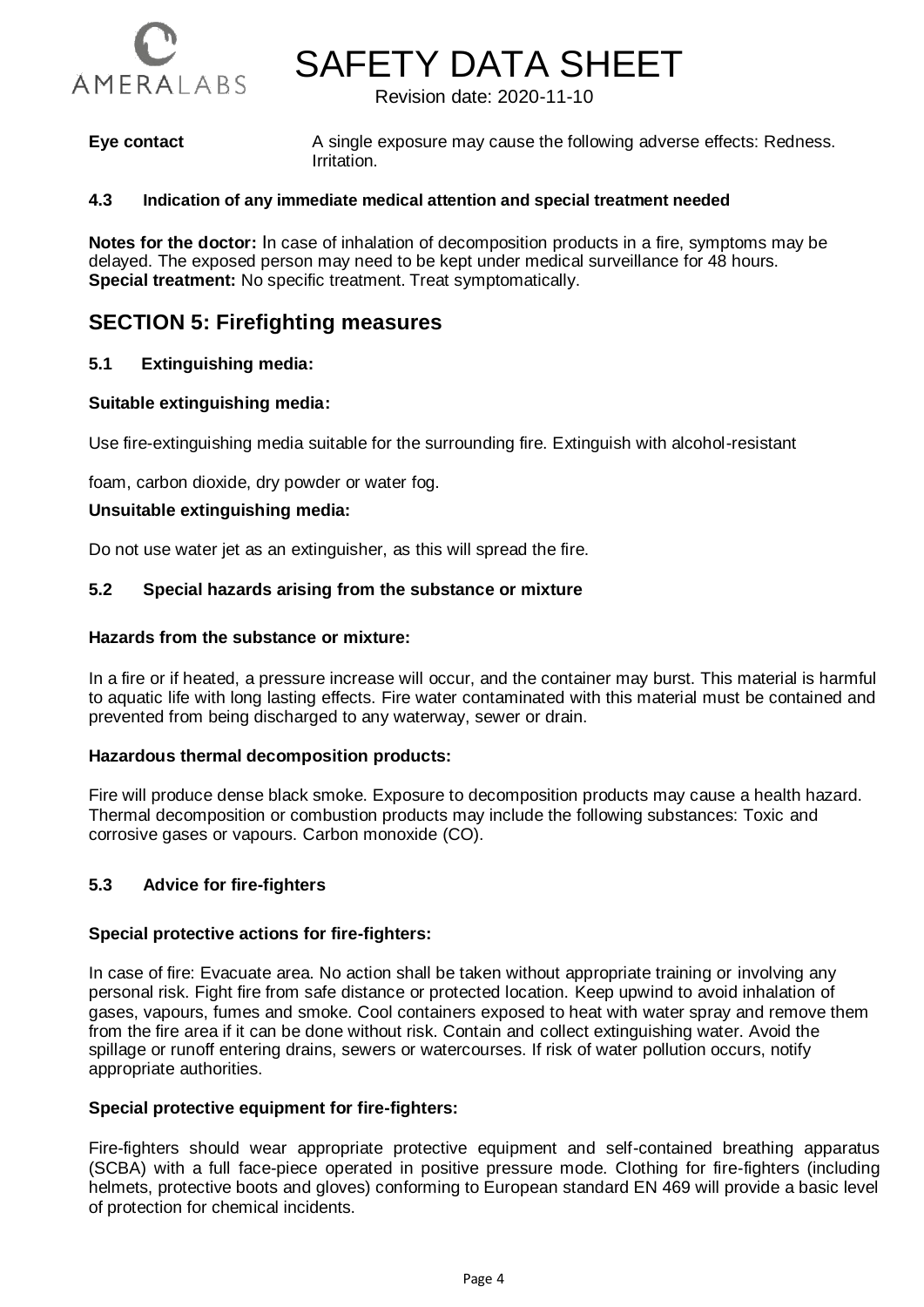

Revision date: 2020-11-10

# **SECTION 6: Accidental release measures**

#### **6.1 Personal precautions, protective equipment and emergency procedures**

#### **For non-emergency personnel:**

No action shall be taken involving any personal risk or without suitable training. Evacuate surrounding areas. Keep unnecessary and unprotected personnel from entering. Do not touch or walk through spilled material. Do not breathe vapor or mist. Provide adequate ventilation. Wear appropriate respirator when ventilation is inadequate. Put on appropriate personal protective equipment.

#### **For emergency responders:**

If specialized clothing is required to deal with the spillage, take note of any information in Section 8 on suitable and unsuitable materials. See also the information in "For non-emergency personnel".

#### **6.2 Environmental precautions:**

Do not allow to enter drains or watercourses. If the product contaminates lakes, rivers, or sewers, inform the appropriate authorities in accordance with local regulations.

#### **6.3 Methods and material for containment and cleaning up**

Contain and collect spillage with non-combustible, absorbent material e.g. sand, earth, vermiculite or diatomaceous earth and place in container for disposal according to local regulations (see Section 13). Preferably clean with a detergent. Avoid using solvents.

#### **6.4 Reference to other sections**

See Section 1 for emergency contact information. See Section 13 for additional waste treatment information. See Section 8 for information on appropriate personal protective equipment.

# **SECTION 7: Handling and storage**

#### **7.1 Precautions for safe handling**

Pregnant or breastfeeding women should not work with this product if there is any risk of exposure. For use in industrial installations or professional treatment only. Do not handle until all safety precautions have been read and understood. Persons with a history of skin sensitization problems should not be employed in any process in which this product is used. Use only in wellventilated areas. Keep container tightly closed. Keep away from heat, sparks and flame. Avoid contact with skin and eyes. Avoid the inhalation of dust, particulates, spray or mist arising from the application of this mixture. Remove contaminated clothing and protective equipment before entering eating areas. Workers should wash hands and face before eating, drinking and smoking. Eating, drinking and smoking should be prohibited in areas where this material is handled, stored and processed. Put on appropriate personal protective equipment (see Section 8). Always keep in containers made from the same material as the original one. Comply with the health and safety at work laws.

#### **7.2 Conditions for safe storage, including any incompatibilities**

Store in accordance with all local, regional, national and international regulations. Store in a dry, cool and well-ventilated area, away from incompatible materials (see Section 10). Observe label precautions. Keep container tightly closed and in a well-ventilated place. Keep away from sources of ignition - No smoking. Prevent unauthorized access. Containers that have been opened must be carefully resealed and kept upright to prevent leakage. Storage temperature: 15 to 25°C.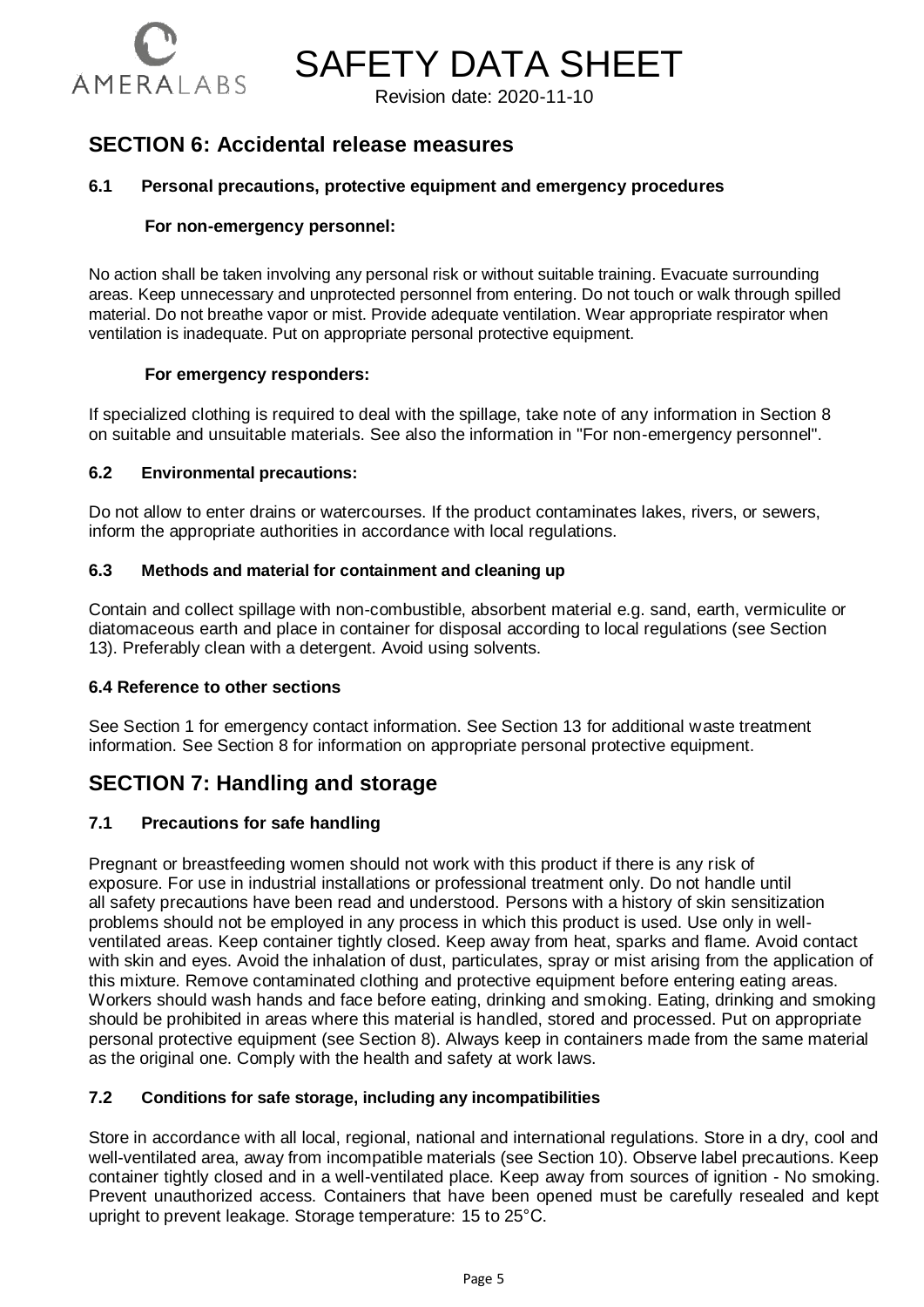

**SAFETY DATA SHEET** 

Revision date: 2020-11-10

#### **Storage class** Chemical storage.

#### **7.3 Specific end uses:**

Not applicable.

# **SECTION 8: Exposure controls/personal protection**

#### **8.1 Control parameters**

Occupational exposure limits: Not applicable.

Other exposure limits: CMR: See toxicological information (Section 11)

#### **DNELs/PNECs values:**

No DNELs/PNECs available

**8.2 Exposure controls**

#### **Protective equipment**



Provide adequate ventilation. Where reasonably practicable, this should be achieved using local exhaust ventilation and good general extraction. If these are not sufficient to maintain concentrations of particulates and solvent vapors below the OEL, suitable respiratory protection must be worn.

#### **Individual protection measures:**

#### **Hygiene measures:**

Wash hands, forearms and face thoroughly after handling chemical products, before eating, smoking and using the lavatory and at the end of the working period. Appropriate techniques should be used to remove potentially contaminated clothing. Ensure that eyewash stations and safety showers are close to the workstation location.

#### **Eye/face protection:**

Tight-fitting safety glasses. Personal protective equipment for eye and face protection should comply with European Standard EN166. If inhalation hazards exist, a full-face respirator may be required instead.

#### **Body protection:**

Personal protective equipment for the body should be selected based on the task being performed and the risks involved and should be approved by a specialist before handling this product.

#### **Hand protection:**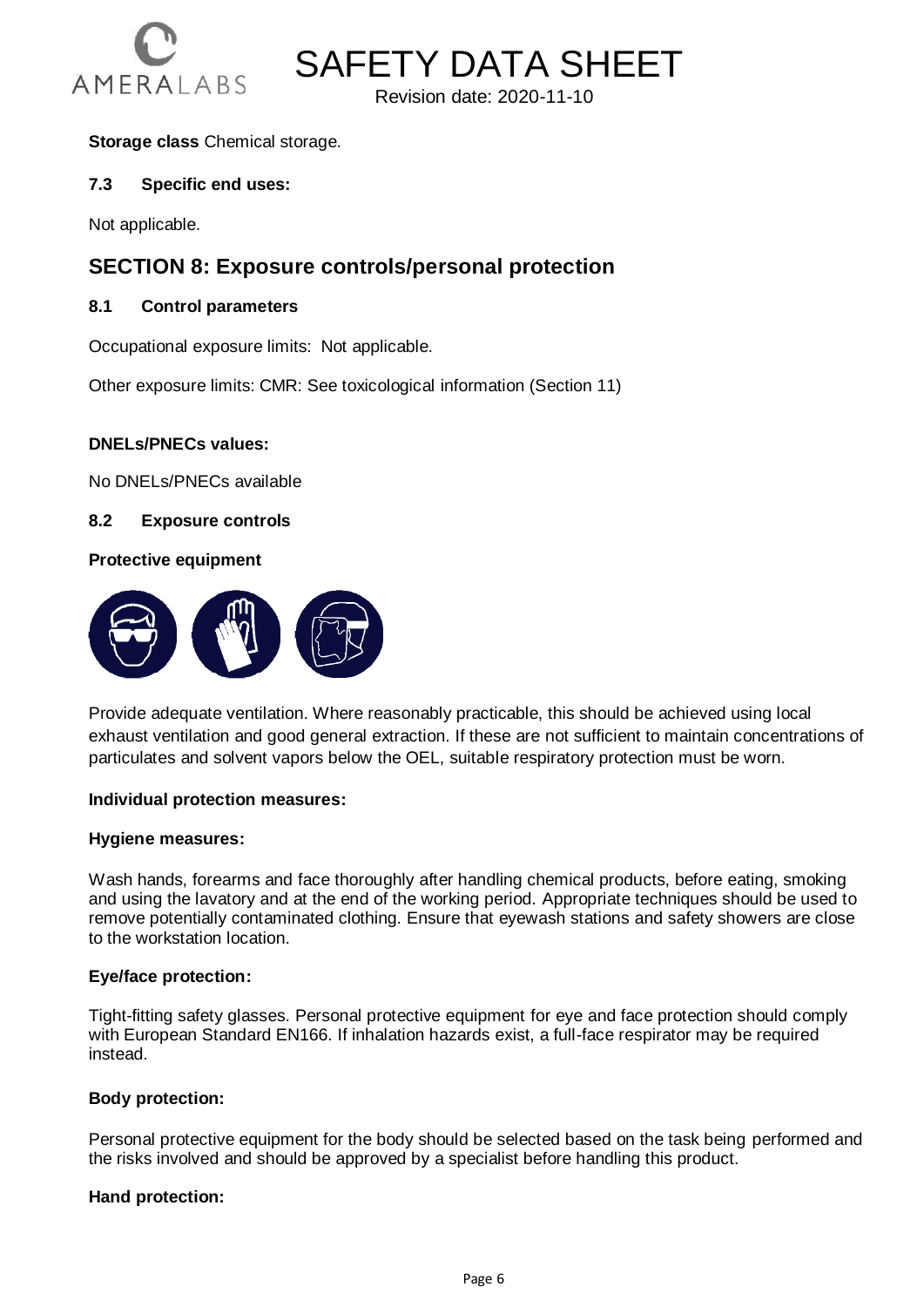

Revision date: 2020-11-10

Chemical-resistant, impervious gloves complying with an approved standard should be worn at all times when handling chemical products if a risk assessment indicates this is necessary.

#### **Environmental exposure controls:**

Do not allow to enter drains or water.

#### **Respiratory protection**:

Respiratory protection complying with an approved standard should be worn if a risk assessment indicates inhalation of contaminants is possible. Full face mask respirators with replaceable filter cartridges should comply with European Standard EN136. Check that the respirator fits tightly and the filter is changed regularly. In confined or poorly-ventilated spaces, a supplied-air respirator must be worn. Ensure all respiratory protective equipment is suitable for its intended use and is 'CE'-marked.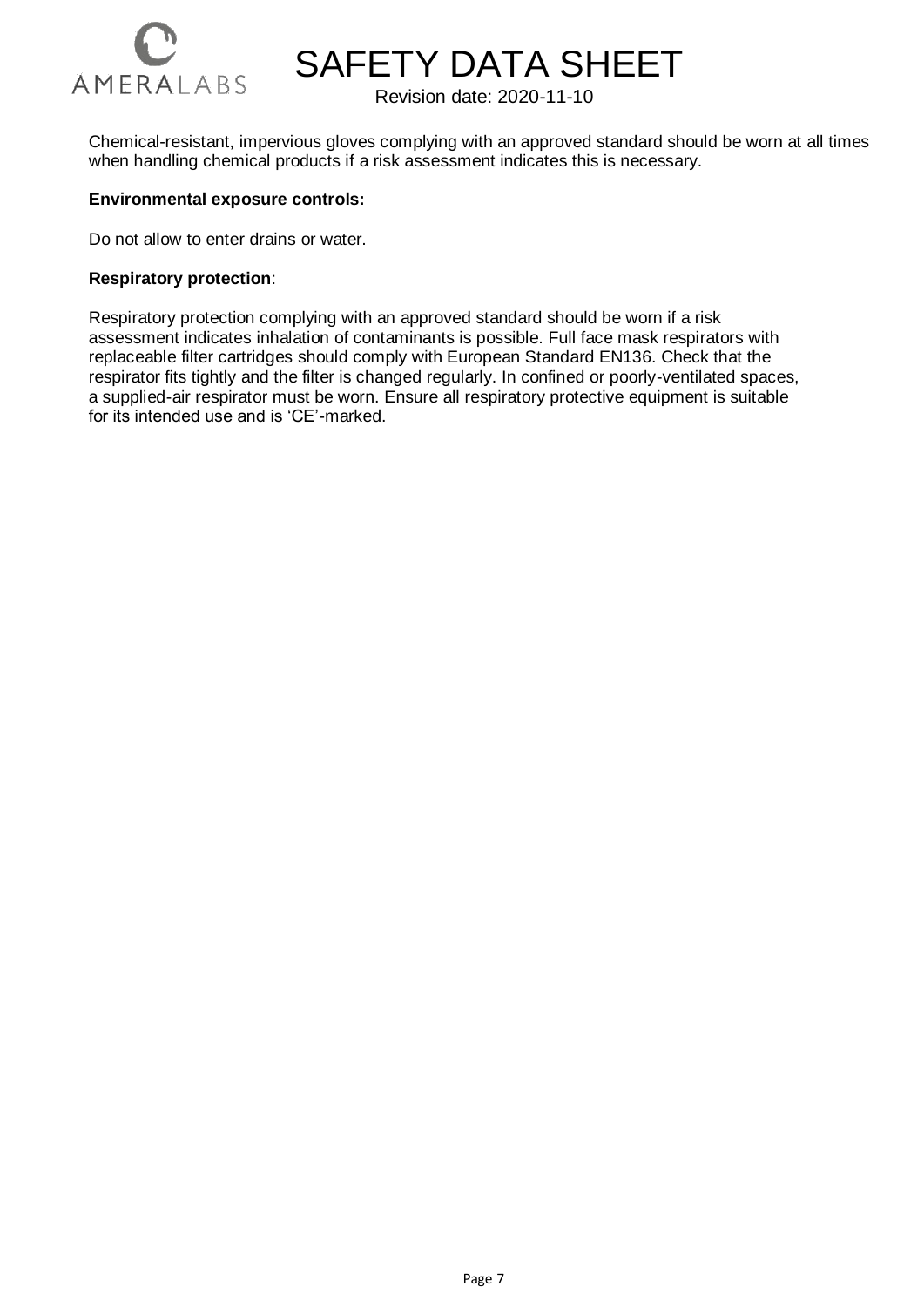

Revision date: 2020-11-10

# **SECTION 9. Physical and chemical properties**

#### **9.1 Information on basic physical and chemical properties**

#### **Appearance:**

|                                                  | Value                    | <b>Concentration</b>     | <b>Method</b>            | Temperature              | <b>Pressure</b>          | Remark                   |
|--------------------------------------------------|--------------------------|--------------------------|--------------------------|--------------------------|--------------------------|--------------------------|
| pH                                               | $\overline{a}$           | $\overline{a}$           | $\overline{a}$           | $\overline{a}$           | $\overline{a}$           | Not available            |
| <b>Melting point/freezing point</b>              | $\overline{\phantom{a}}$ | $\overline{\phantom{a}}$ | $\blacksquare$           | ÷,                       | $\overline{\phantom{a}}$ | Not available            |
| Initial boiling point/boiling range              | $\overline{\phantom{a}}$ | $\overline{a}$           | L                        | L,                       | $\overline{a}$           | ä,                       |
| <b>Flash point</b>                               | $\overline{a}$           | $\overline{a}$           | $\overline{a}$           | $\overline{a}$           | L.                       | <b>Theoretical</b>       |
| <b>Evaporation rate</b>                          | $\frac{1}{2}$            | $\overline{\phantom{a}}$ | $\overline{\phantom{a}}$ | $\overline{\phantom{a}}$ | $\overline{\phantom{a}}$ | Not available            |
| Flammability (solid, gas)                        | $\overline{a}$           | L.                       | $\overline{a}$           | $\overline{a}$           | L.                       | Not available            |
| Upper/lower flammability or<br>explosive limits  | $\frac{1}{2}$            | ÷,                       | $\overline{a}$           | $\overline{a}$           | $\overline{\phantom{a}}$ | Not available            |
| <b>Upper explosive limits</b>                    | $\blacksquare$           | $\sim$                   | $\overline{\phantom{a}}$ | $\overline{a}$           | $\overline{\phantom{a}}$ | Not available            |
| Lower explosive limits                           | $\frac{1}{2}$            | $\overline{a}$           | $\overline{\phantom{a}}$ | ÷,                       | $\overline{\phantom{a}}$ | Not available            |
| Vapor pressure                                   | ÷,                       | ÷,                       | L,                       | ÷,                       | ÷,                       | $\overline{\phantom{a}}$ |
| Vapor density                                    | $\overline{a}$           | ÷,                       | $\overline{a}$           | $\overline{a}$           | $\overline{a}$           | Not available            |
| <b>Relative density</b>                          | 1.20g/cm3                | $\overline{\phantom{a}}$ | ÷,                       | ÷,                       | $\overline{a}$           | Not available            |
| Solubility in Water                              | $\overline{\phantom{a}}$ | $\overline{a}$           | L,                       | L,                       | ÷,                       | Insoluble in water       |
| <b>Partition coefficient:</b><br>n-octanol/water | ÷,                       | $\overline{a}$           | L,                       | $\overline{a}$           | $\overline{\phantom{a}}$ | Not available            |
| <b>Auto-ignition temperature</b>                 | $\overline{\phantom{a}}$ | $\overline{\phantom{a}}$ | $\overline{a}$           | $\overline{a}$           | $\overline{\phantom{a}}$ | Not available            |
| <b>Decomposition temperature</b>                 | $\overline{a}$           | L.                       | $\overline{a}$           | ÷,                       | $\overline{a}$           | Not available            |
| Viscosity, kinematic 20°C                        | $\overline{\phantom{a}}$ | ÷,                       | L,                       | ÷,                       | ÷,                       | $\overline{\phantom{a}}$ |
| <b>Explosive properties</b>                      | ÷,                       | $\overline{\phantom{a}}$ | $\overline{a}$           | ÷,                       | $\overline{a}$           | Not available            |
| <b>Oxidizing properties</b>                      | $\overline{a}$           | J.                       | L                        | ÷,                       | ÷,                       | Not available            |

**Physical state:** Liquid**; Odor:** Slight; **Odor threshold:** Not available

# **SECTION 10: Stability and reactivity**

#### **10.1 Reactivity**

The reactivity data for this product will be typical of those for the following class of materials: Strong acids. Strong alkalis. Oxidising agents.

#### **10.2 Chemical stability**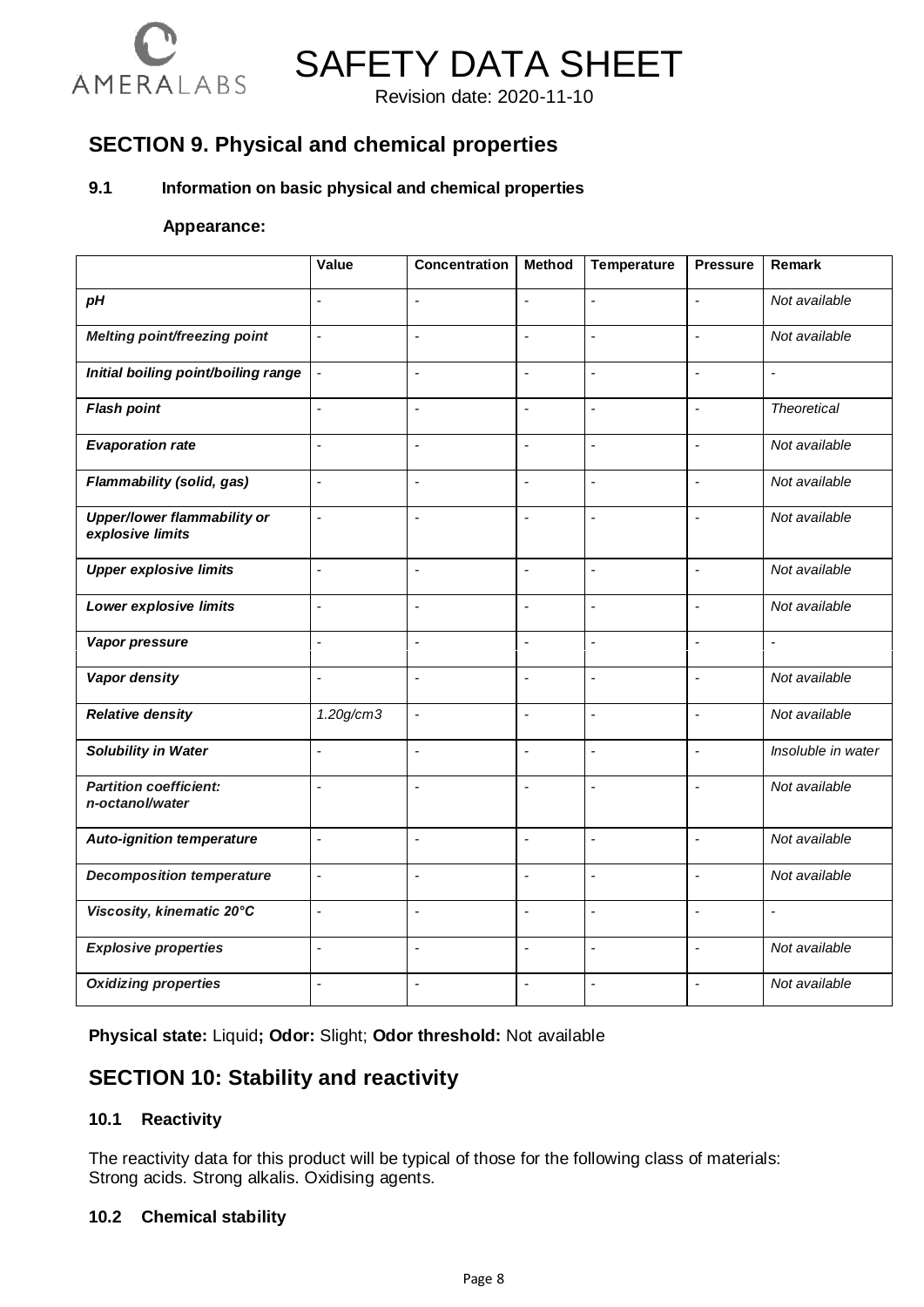

Revision date: 2020-11-10

This mixture contains materials which are unstable under the following conditions: exposure to heat strong and UV sources.

#### **10.3 Possibility of hazardous reactions**

Under normal conditions of storage and use, hazardous reactions will not occur.

#### **10.4 Conditions to avoid:**

When exposed to high temperatures may produce hazardous decomposition products. These could cause the product to polymerize exothermically. Unintentional contact with them should be avoided.

#### **10.5 Incompatible materials:**

Keep away from: strong alkalis, free radical initiators, peroxides, reactive metals

#### **10.6 Hazardous decomposition products:**

Under normal conditions of storage and use, hazardous decomposition products should not be produced.

# **SECTION 11: Toxicological information**

| <b>Acute toxicity - oral</b><br>Notes (oral $LD_{50}$ )<br>ATE oral (mg/kg)             | Harmful if swallowed.<br>< 588.64                                                                                                    |
|-----------------------------------------------------------------------------------------|--------------------------------------------------------------------------------------------------------------------------------------|
| <b>Acute toxicity - dermal</b><br>Notes (dermal $LD_{50}$ )                             | Based on available data the classification criteria are not met.                                                                     |
| <b>Acute toxicity - inhalation</b><br>Notes (inhalation $LC_{50}$ )                     | Based on available data the classification criteria are not met.                                                                     |
| <b>Skin corrosion/irritation</b><br><b>Skin corrosion/irritation</b>                    | Based on available data the classification criteria are not met.                                                                     |
| Serious eye damage/irritation<br>Serious eye damage/irritation                          | Causes serious eye irritation.                                                                                                       |
| <b>Respiratory sensitisation</b><br><b>Respiratory sensitisation</b>                    | Based on available data the classification criteria are not met.                                                                     |
| <b>Skin sensitisation</b><br><b>Skin sensitisation</b><br><b>Germ cell mutagenicity</b> | May cause an allergic skin reaction.                                                                                                 |
| Genotoxicity - in vitro<br>Genotoxicity - in vivo                                       | Based on available data the classification criteria are not met.<br>Based on available data the classification criteria are not met. |
| <b>Carcinogenicity</b><br>Carcinogenicity                                               | Based on available data the classification criteria are not met.                                                                     |
| <b>Reproductive toxicity</b>                                                            |                                                                                                                                      |

**Reproductive toxicity - fertility** Based on available data the classification criteria are not met. **Reproductive toxicity - development** Based on available data the classification criteria are not met.

**Specific target organ toxicity - single exposure**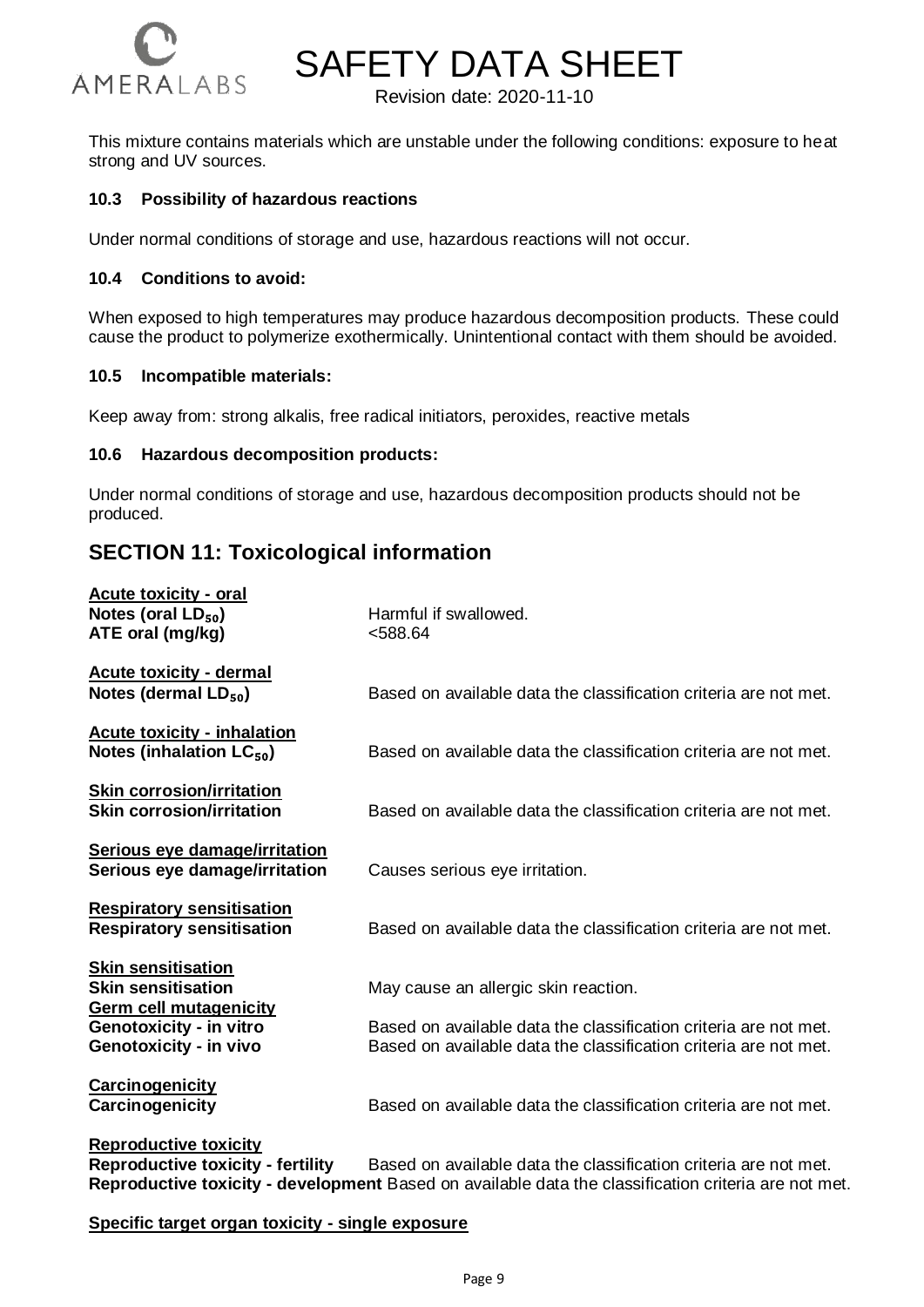

Revision date: 2020-11-10

**STOT - single exposure** Based on available data the classification criteria are not met.

#### **Specific target organ toxicity - repeated exposure**

| $\sim$ poon io tai got oi gan toxiony<br><b>STOT - repeated exposure</b><br>exposure. | May cause damage to organs through prolonged or repeated                                                 |
|---------------------------------------------------------------------------------------|----------------------------------------------------------------------------------------------------------|
| <b>Aspiration hazard</b><br><b>Aspiration hazard</b>                                  | Based on available data the classification criteria are not met.                                         |
| <b>Inhalation</b>                                                                     | Vapours may irritate throat/respiratory system.                                                          |
| Ingestion                                                                             | May cause discomfort if swallowed.                                                                       |
| <b>Skin contact</b>                                                                   | A single exposure may cause the following adverse effects: Redness. Irritation.                          |
| Eye contact                                                                           | A single exposure may cause the following adverse effects: Redness. Irritation.                          |
| <b>Acute and chronic</b><br>health hazards                                            | This product contains a substance that has not yet been fully tested<br>and may have unforeseen effects. |

# **SECTION 12: Ecological information**

#### **12.1 Toxicity:**

Not available.

#### **12.2 Persistence and degradability**

Not available.

#### **12.3 Bioaccumulative potential**

Not available

#### **12.4 Mobility in soil**

Not available.

#### **12.5 Results of PBT and vPvB assessment:**

PBT: P: Not available. B: Not available. T: Not available. vPvB;vP: Not available. vB: Not available.

#### **12.6 Other adverse effects:**

AOX: The product contains organically bound halogens and can contribute to the AOX value in waste water.

# **SECTION 13: Disposal considerations**

#### **13.1 Waste treatment methods**

When handling waste, the safety precautions applying to handling of the product should be considered. Waste, residues, empty containers, discarded work clothes and contaminated cleaning materials should be collected in designated containers, labelled with their contents.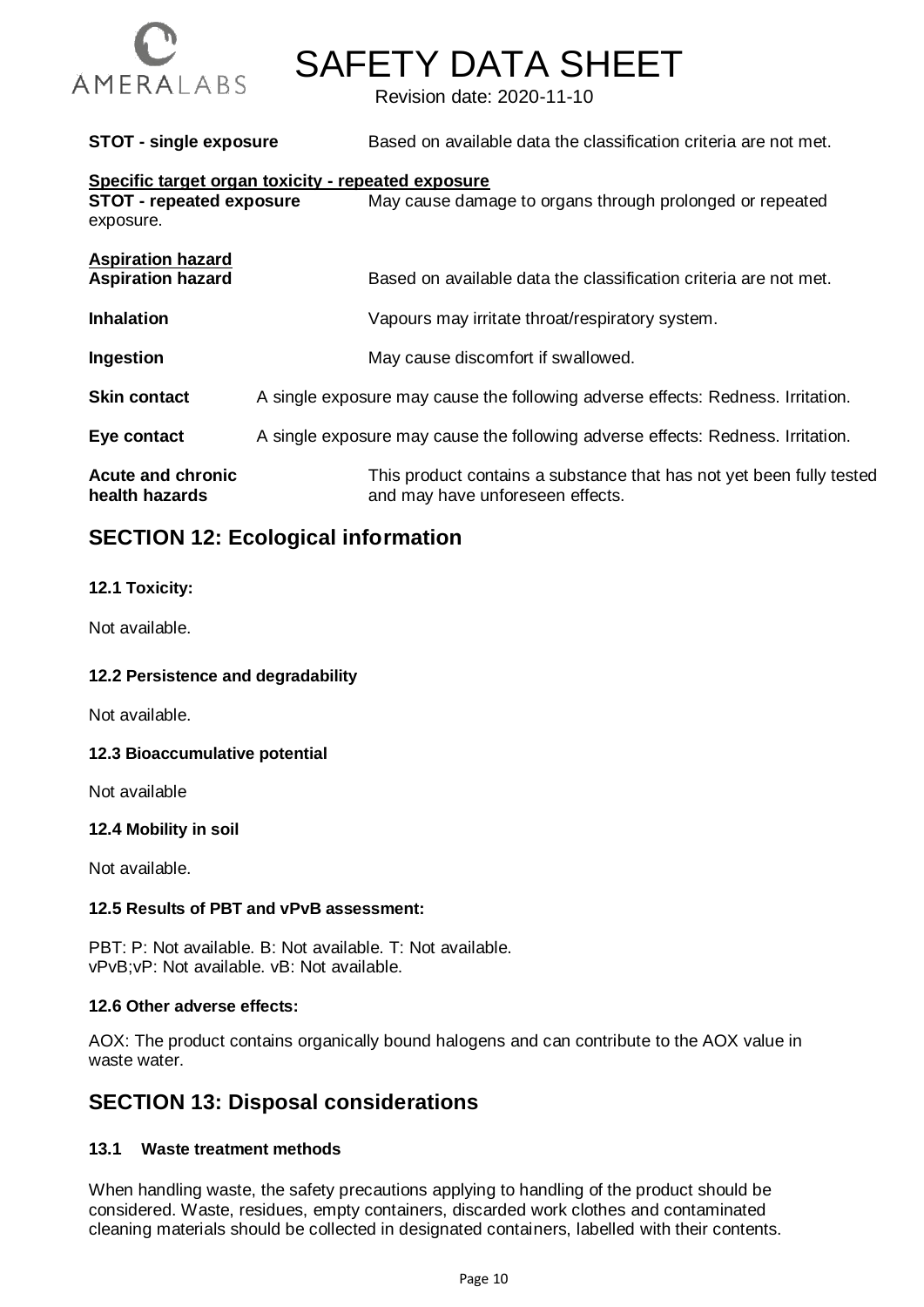

Revision date: 2020-11-10

Dispose of surplus products and those that cannot be recycled via a licensed waste disposal contractor. Disposal of this product, process solutions, residues and by-products should at all times comply with the requirements of environmental protection and waste disposal legislation and any local authority requirements. Do not cut or weld used containers unless they have been thoroughly cleaned internally.

#### **Methods of disposal**

The generation of waste should be avoided or minimized wherever possible. Empty containers or liners may retain some product residues. This material and its container must be disposed of in a safe way. Dispose of surplus and non-recyclable products via a licensed waste disposal contractor. Disposal of this product, solutions and any by-products should always comply with the requirements of environmental protection and waste disposal legislation and any regional local authority requirements. Avoid dispersal of spilled material and runoff and contact with soil, waterways, drains and sewers.

# **SECTION 14: Transport information**

#### **Transport within user's premises:**

Always transport in closed containers that are upright and secure. Ensure that persons transporting the product know what to do in the event of an accident or spillage.

#### **International transport regulations:**

This product is not regulated for carriage according to ADR/RID, IMDG, ICAO/IATA.

- **14.1 UN number:** Not applicable.
- **14.2 Proper shipping name**: Not applicable.
- **14.3 Transport hazard class(es)** : Not applicable.
- **14.4 Packing group**: Not applicable.
- **14.5 Environmental hazards**: Not applicable.
- **14.6 Special precautions for user**: Not applicable.
- **14.7 Transport in bulk according to Annex II of MARPOL73/78 and the IBC Code**: Not applicable.

# **SECTION 15: Regulatory information**

**15.1 Safety, health and environmental regulations/legislation specific for the substance or mixture**: EU Regulation (EC) No. 1907/2006 (REACH)

#### **Annex XIV**:

No specific authorisations are known for this product.

#### **Annex XVII:**

No specific restrictions on use are known for this product.

**VOC content:** Not available

**Europe inventory:** All components are listed or exempted.